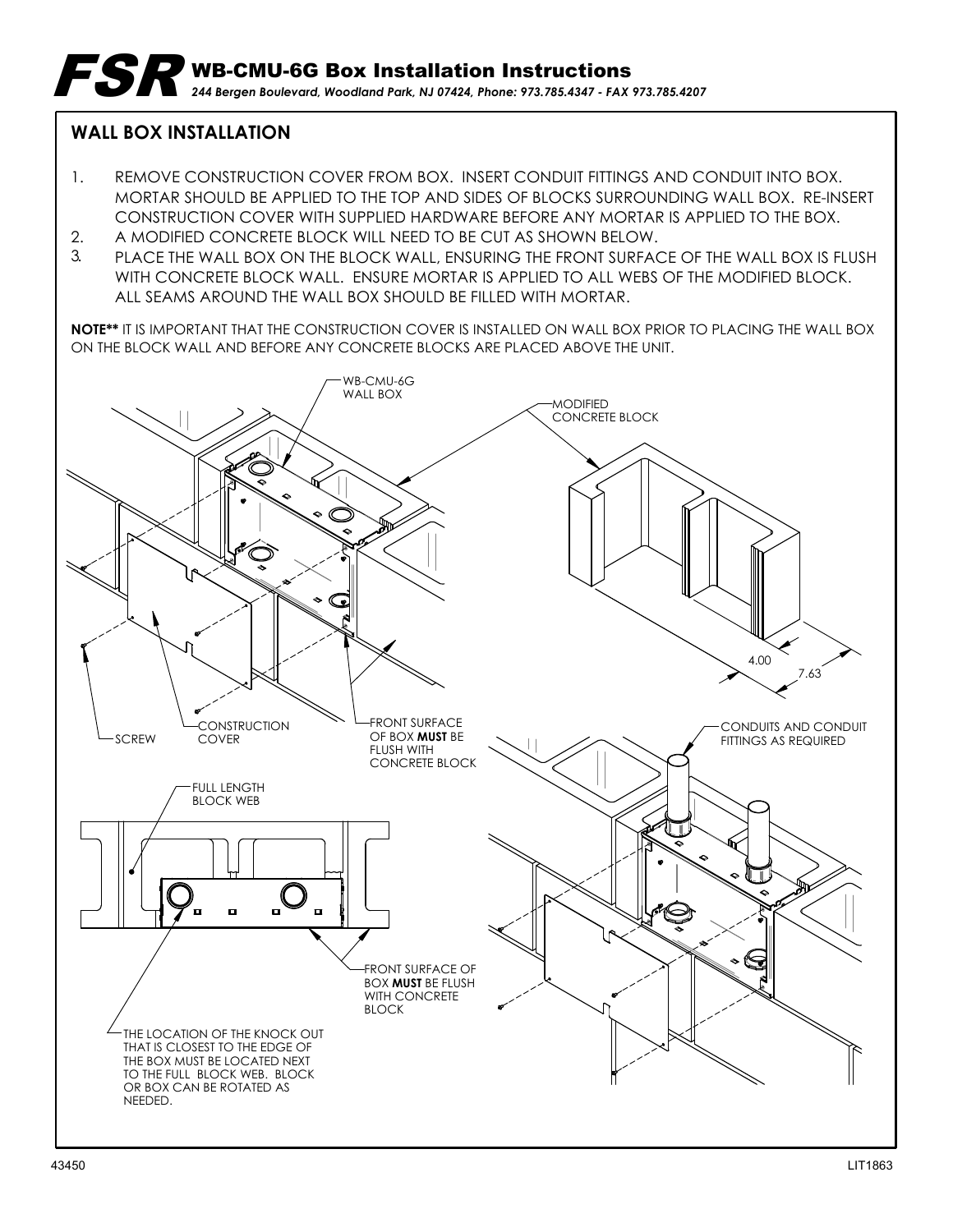## **ELECTRICAL INSTALLATION**

- 1. DISCARD CONSTRUCTION COVER AND HARDWARE, CURRENTLY MOUNTED ON WALL BOX.
- 2. FINISHED COVER PLATE IS CONFIGURABLE IN MULTIPLE GANG PLATE CONFIGURATIONS, AND CAN BE ROTATED 180° FOR REVERSED APPLICATIONS. ASSEMBLE THE COVER PLATE USING THE GANG SPACER, DIVIDER HOLDER, AND DIVIDER PROVIDED, AS NOTED ON PAGE 3 & 4. DIVIDER NEEDS TO BE POSITIONED ON THE DIVIDER HOLDER, IN AN ORIENTATION THAT WILL NOT INTERFERE WITH KNOCK OUT AND CONDUIT. THE INTERNAL FACE OF THE DIVIDER SHOULD ALWAYS FACE THE CENTER PLANE OF THE BOX. SEE ILLISTRATION BELOW.
- 3. AFTER THE COVER PLATE IS ASSEMBLED IN THE CORRECT GANG PLATE CONFIGURATION WITH A DIVIDER IF NECESSARY, INSTALL THE COVER PLATE ASSEMBLY INTO THE FIXED WALL BOX. ENSURE THE DIVIDER IS IN THE CORRECT ORIENTATION TO THE KNOCK OUT, **BEFORE** FULLY INSERTING THE ASSEMBLY INTO THE WALL BOX. INSERT HARDWARE PROVIDED TO MOUNT THE COVER PLATE ONTO THE WALL BOX
- 4. WIRE AS NECESSARY, ENSURING GROUND SCREWS ARE CONNECTED AT BACK OF BOX. INSTALL DEVICES AND WALL PLATES AS NEEDED.

 NOTICE: FOR INSTALLATION BY A QUALIFIED ELECTRICIAN IN ACCORDANCE WITH ALL NATIONAL AND LOCAL ELECTRICAL CODES.

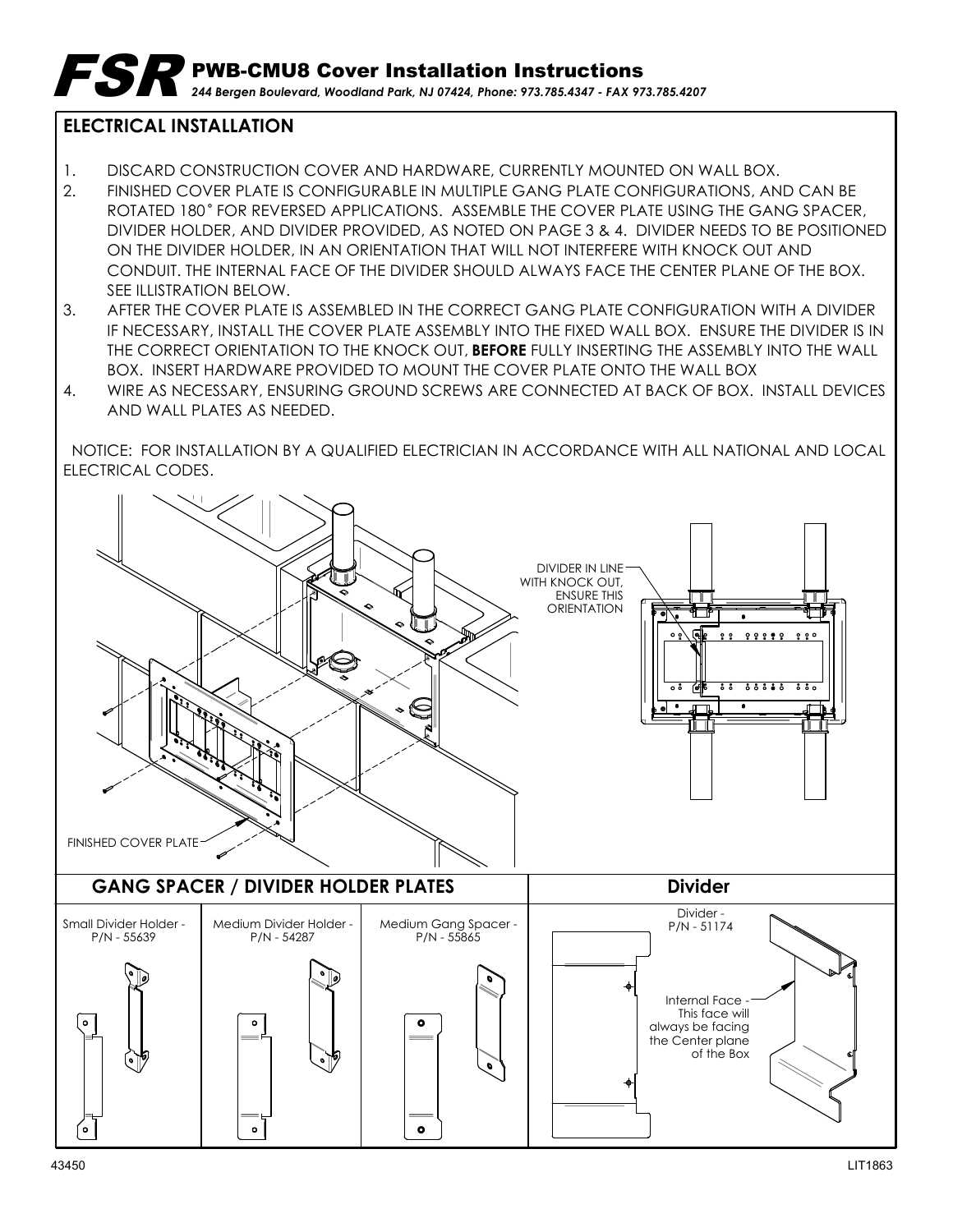## **GANG PLATE CONFIGURATIONS**

1. FINISHED COVER ASSEMBLY CAN BE ROTATED 180° FOR REVERSED APPLICATIONS. NOTATE THE ORIENTATION OF THE DIVIDER HOLDERS' FLANGES, IN THE ILLUSTRATIONS BELOW. THIS IS IMPORTANT TO THE ASSEMBLY OF THE COVER.

NOTICE: FOR INSTALLATION BY A QUALIFIED ELECTRICIAN IN ACCORDANCE WITH ALL NATIONAL AND LOCAL ELECTRICAL CODES